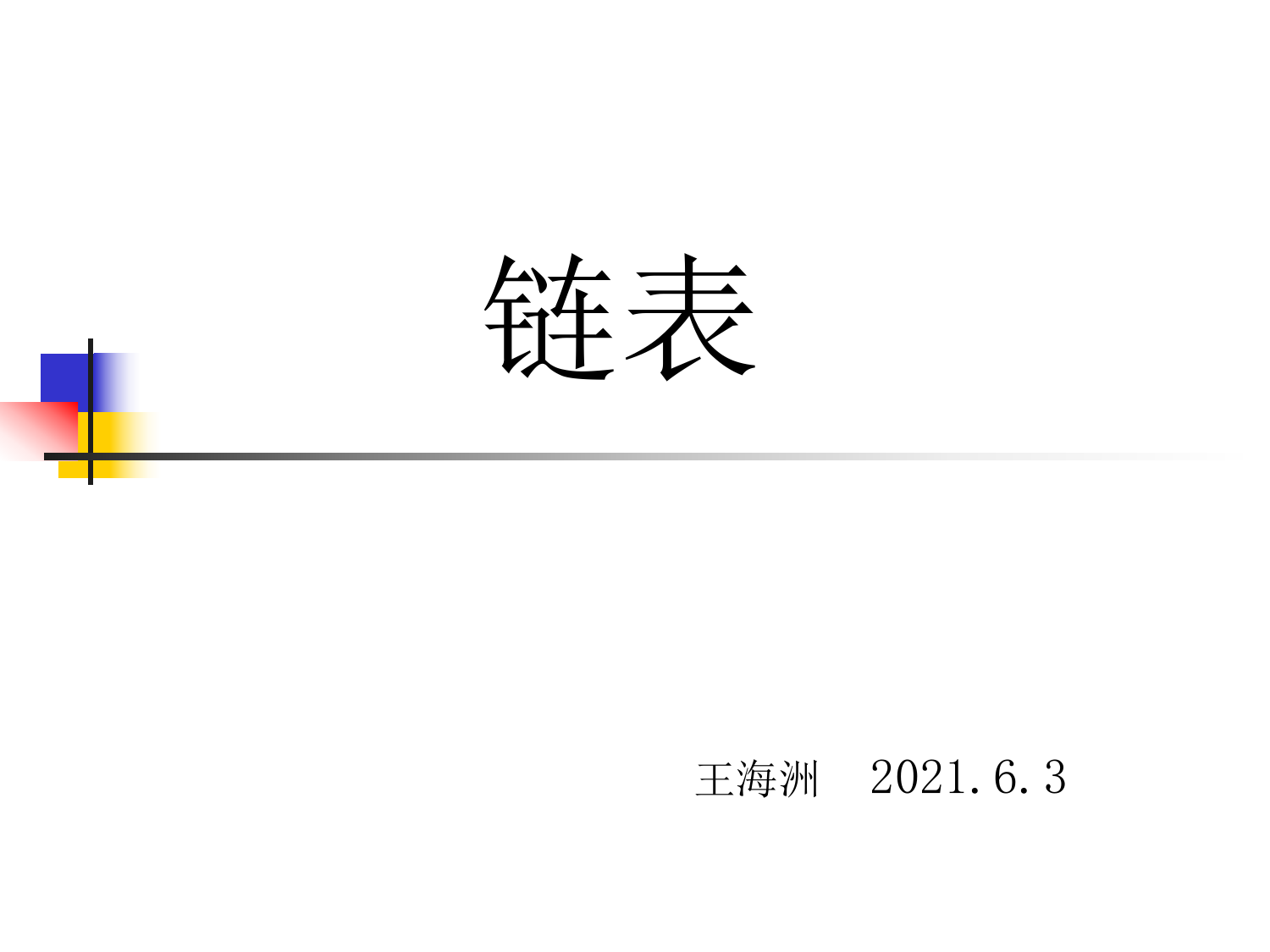



## 节点

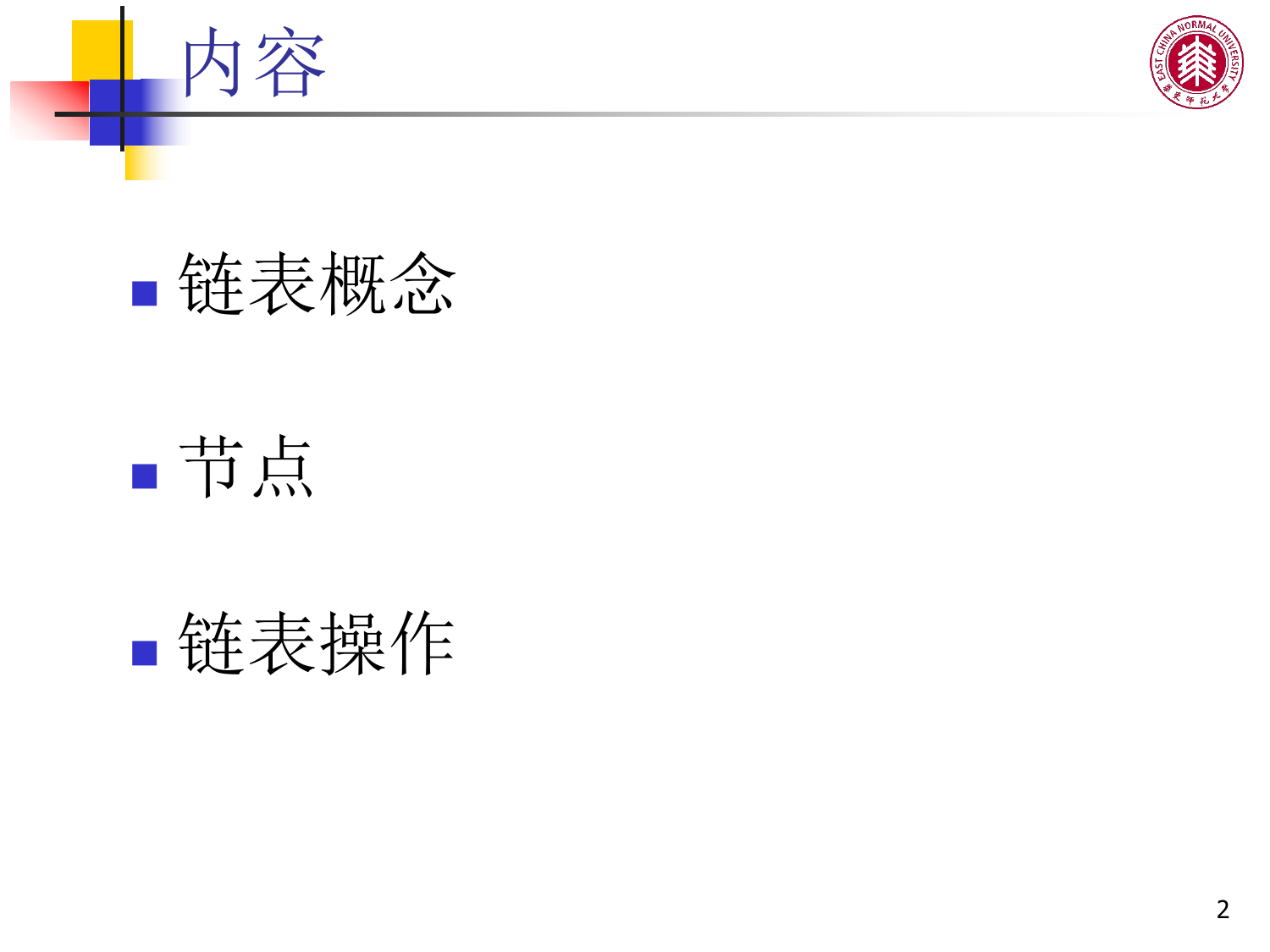

■例子 なんじょう しょうしょう しょうしょう しゅうしょう

幼儿园的老师带领孩子出来散步,老师牵着 第1个小孩的另一只手牵着第2 个孩子 ……

这就是一个 "链",最后一个孩子有一只手 空着,他就是"链尾"。  $\overline{\phantom{a}}$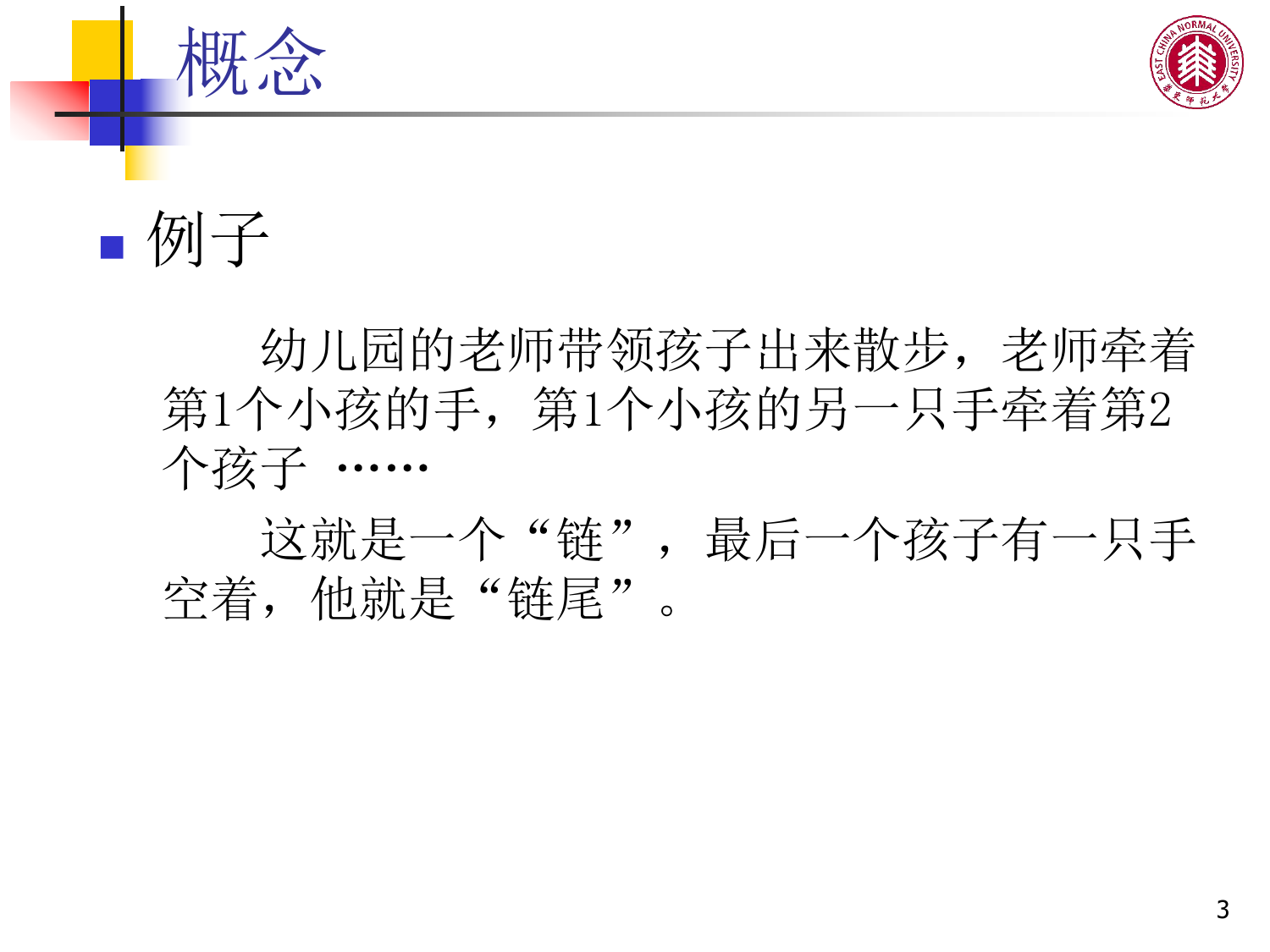



## 数组的不足

### 大小不可变

### 插入一项要移动数组中其他数据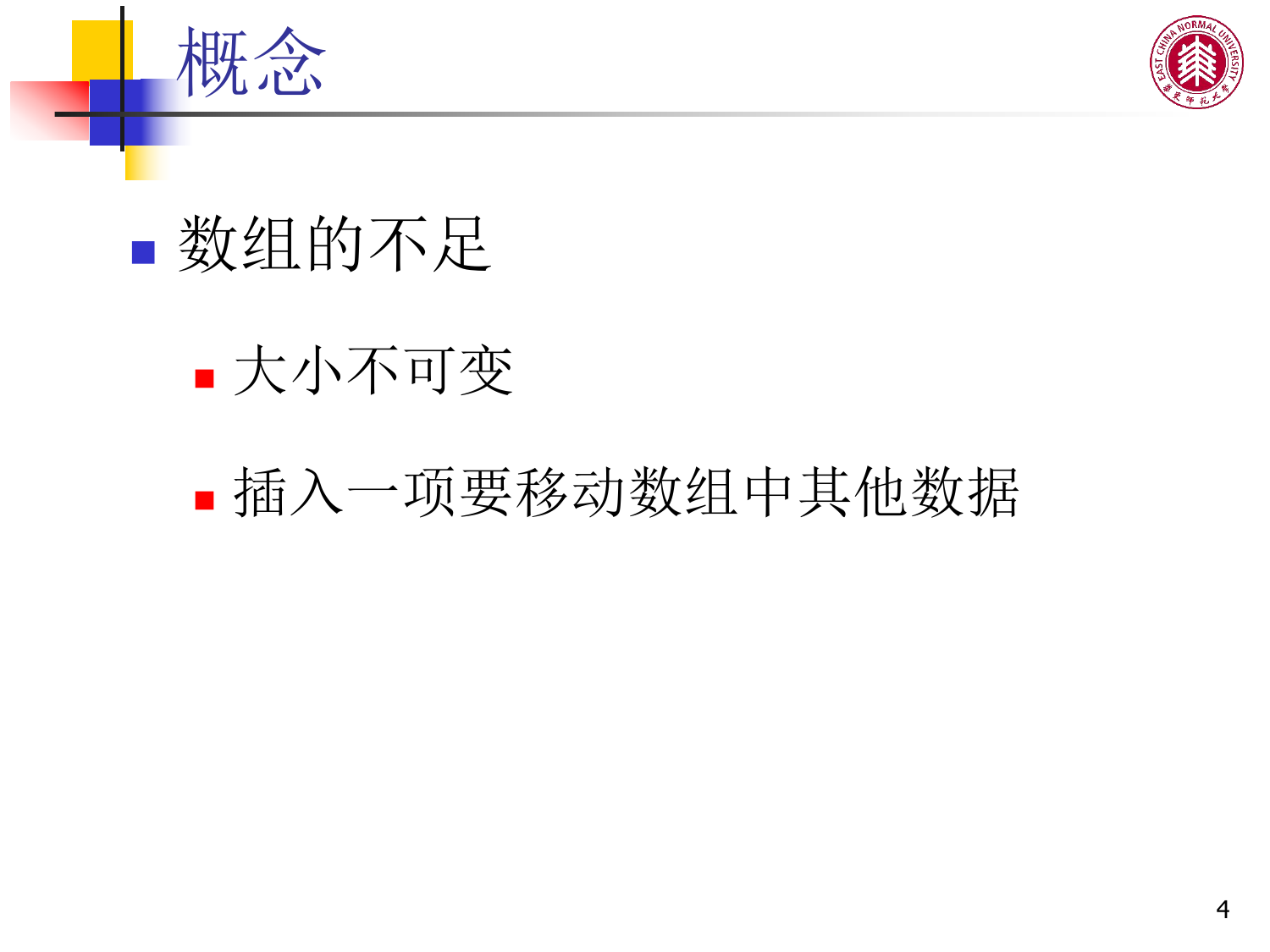



- 动态地进行存储分配的一种结构
- 链表内容通常存储于内存中分散的位置
- 链表由节点组成
- 使用引用将存储数据元素的节点依次串联在一起

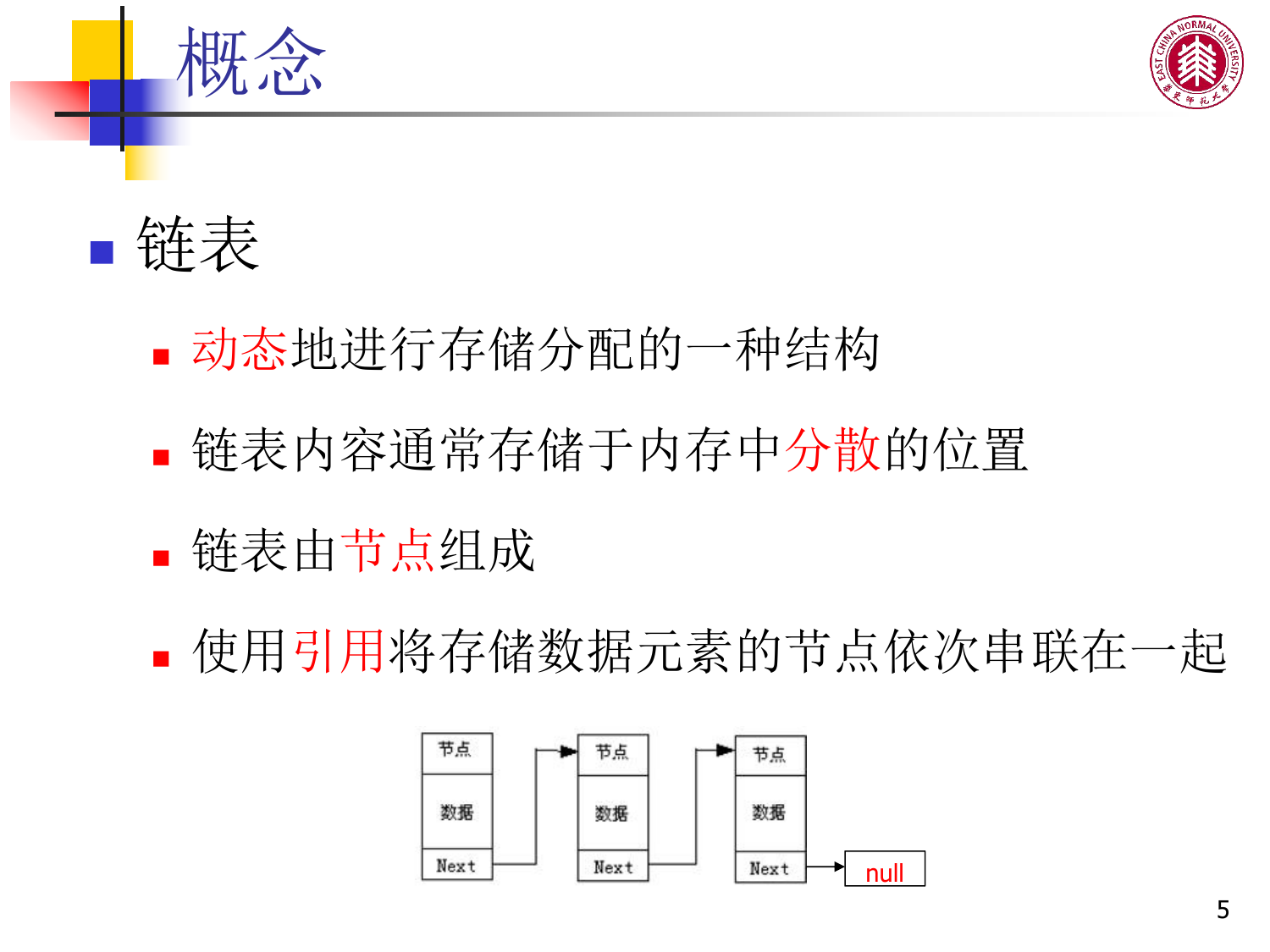



# 节点

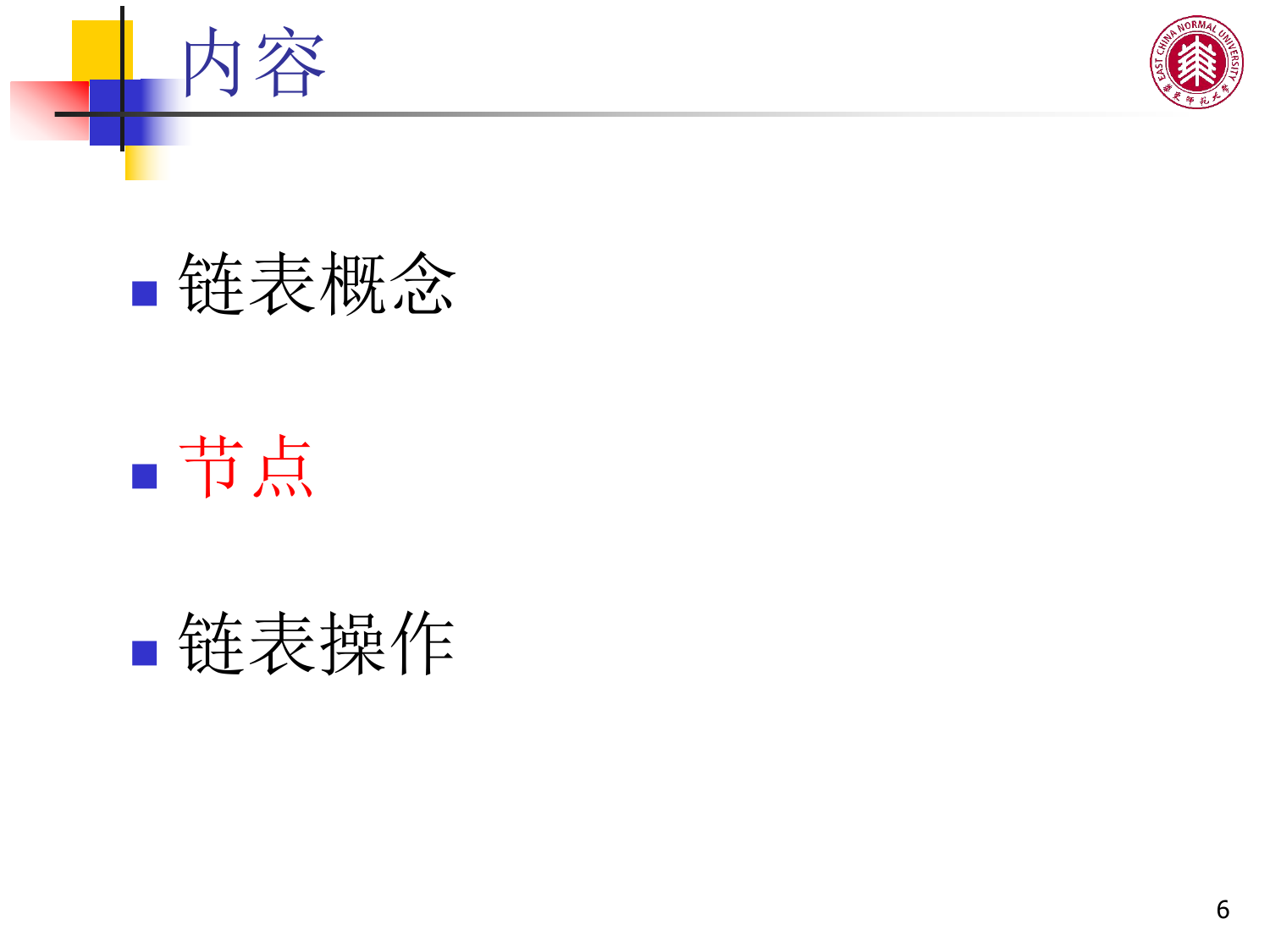

## ■节点 (Node)

- 每一个节点结构都相同
	- 定义描述节点的类
- 数据域 & 链域
	- 数据域: 存放节点的数据元素
	- 链 域: 存放对下一个节点的引用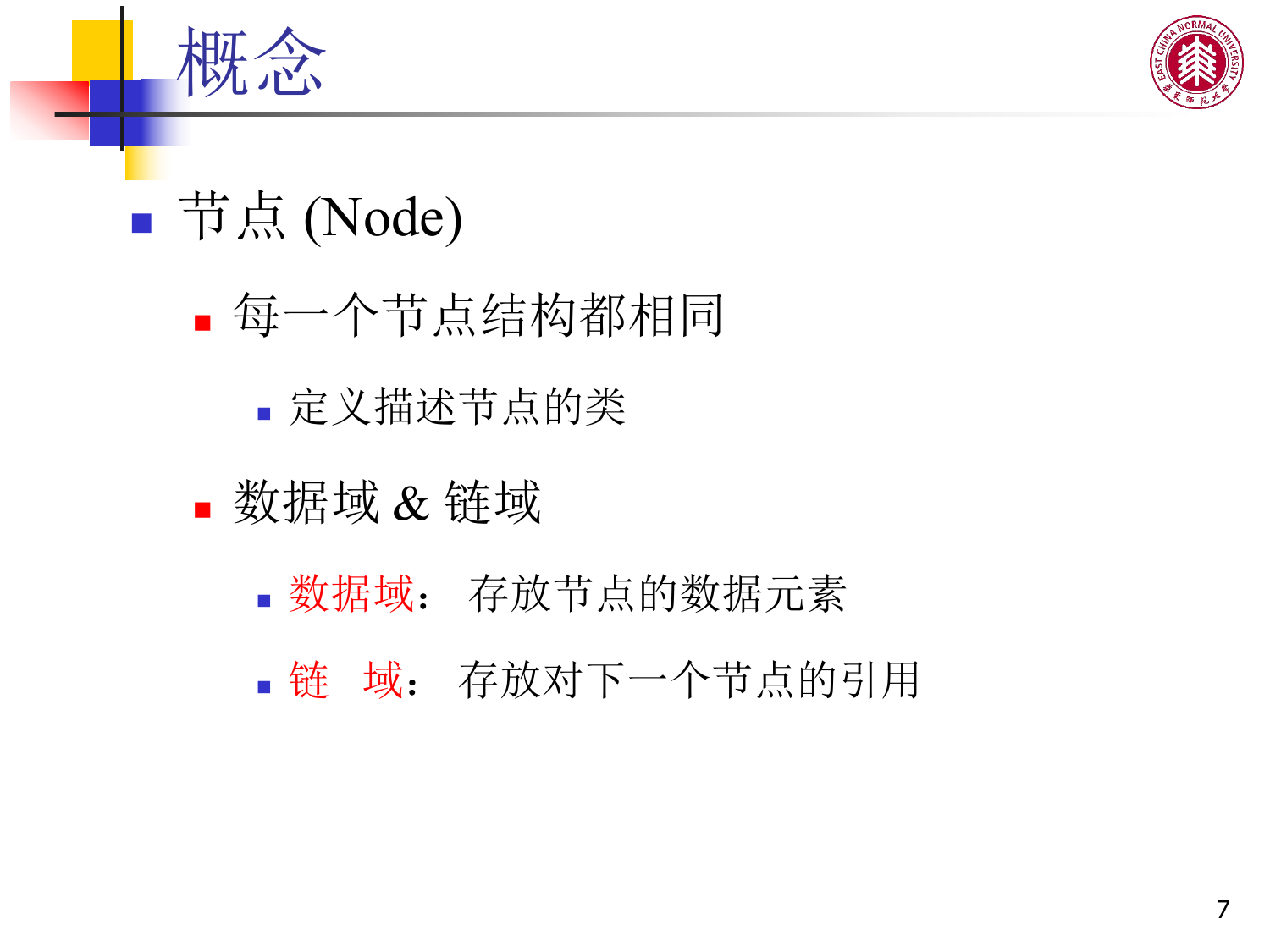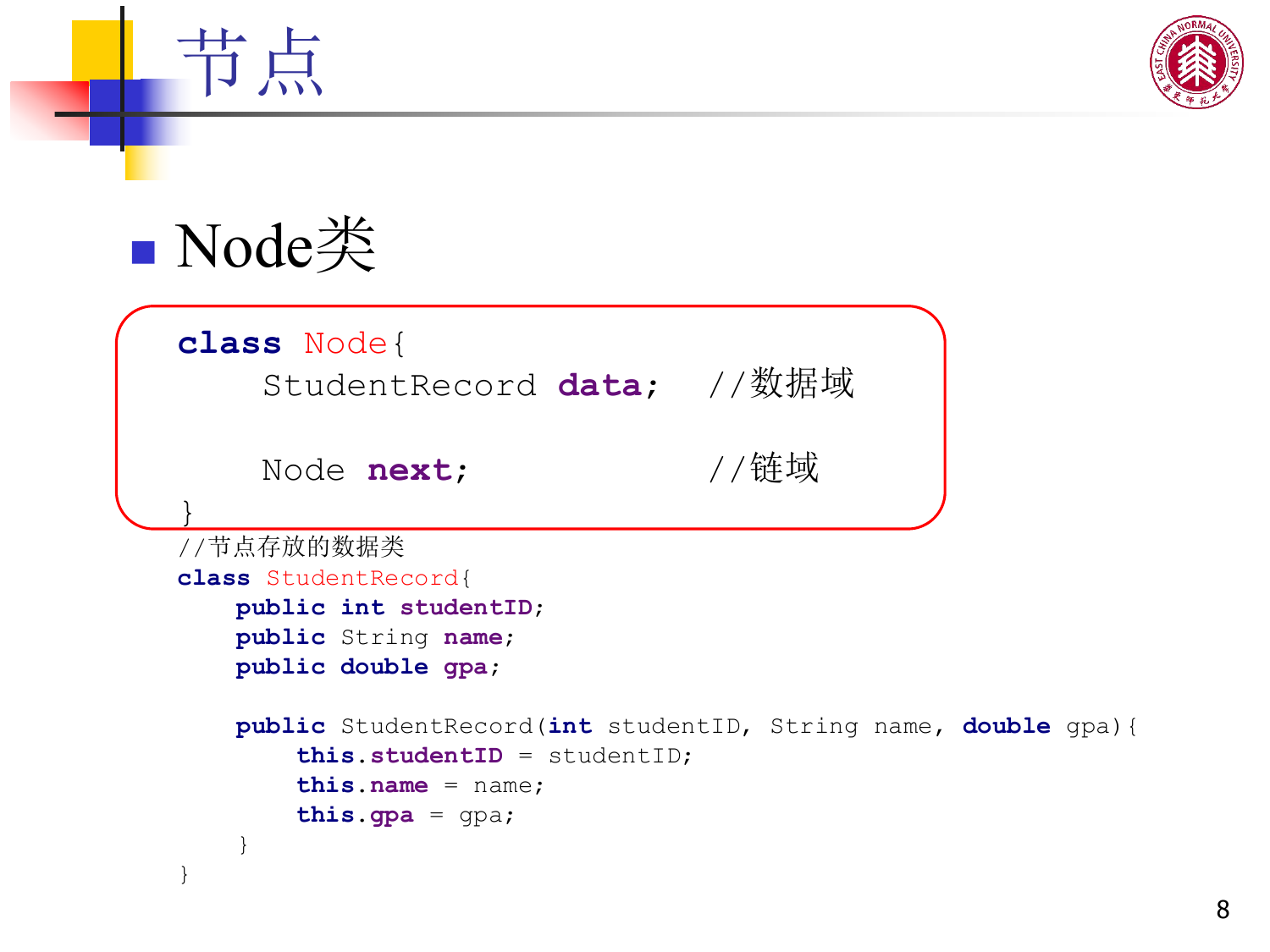

}



**class** Node{ StudentRecord **data**; Node **next**;

```
//构造函数
public Node(StudentRecord data){
   setData(data);
   setNext(null);
}
```

```
public void setData(StudentRecord data){
   this.data = data;
}
```

```
public void setNext(Node next){
   this.next = next;
}
```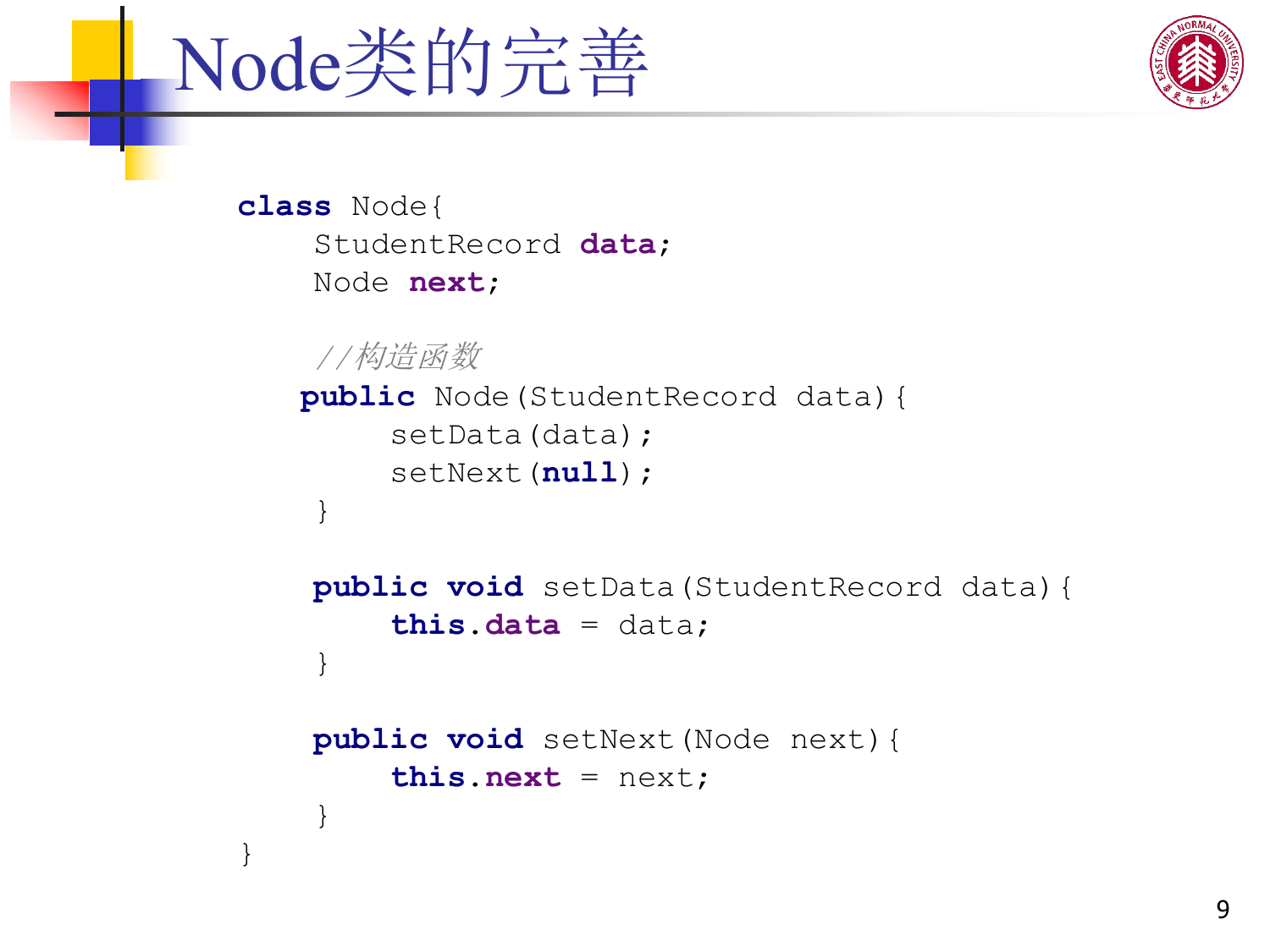



```
public static void main(String args[]) {
   StudentRecord sr =
           new StudentRecord(101221302,
"Bob"
, 3.5);
   Node n1 = new Node(null);
   System.out.println("Empty node test\n" + n1);
   n1.setData(sr);
   System.out.println("Bob: "+n1);
    sr = new StudentRecord(101221303,
"Mary"
, 3.7);
   Node n2 = new Node(sr);
   n1.setNext(n2);
   System.out.println("Bob: "+n1);
   System.out.println("Mary: "+n2);
}
```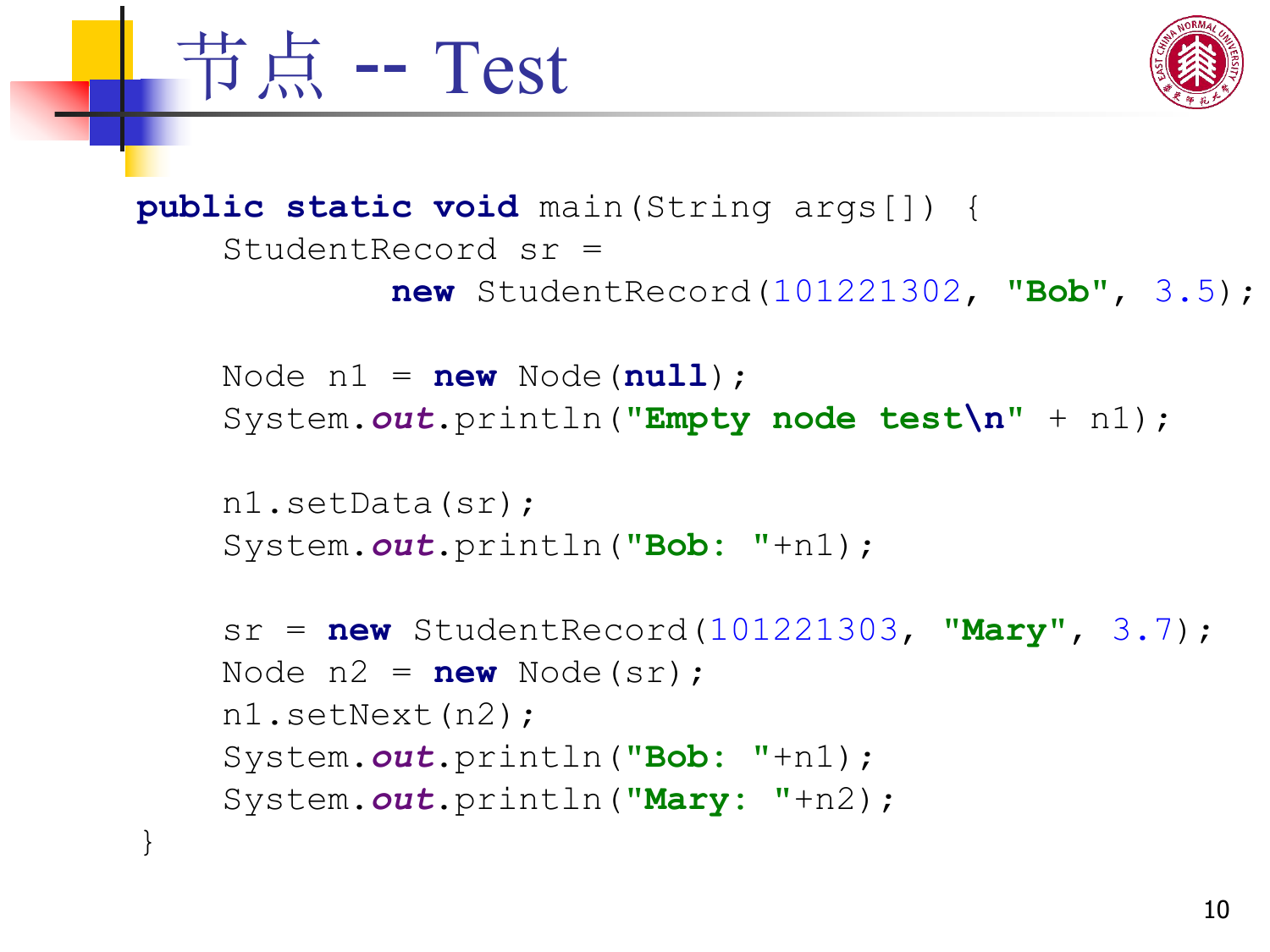

### **Let's see what's happening!**

节点 -- Test

**StudentRecord sr =**

**new StudentRecord(101221302, "Bob" , 3.5);**

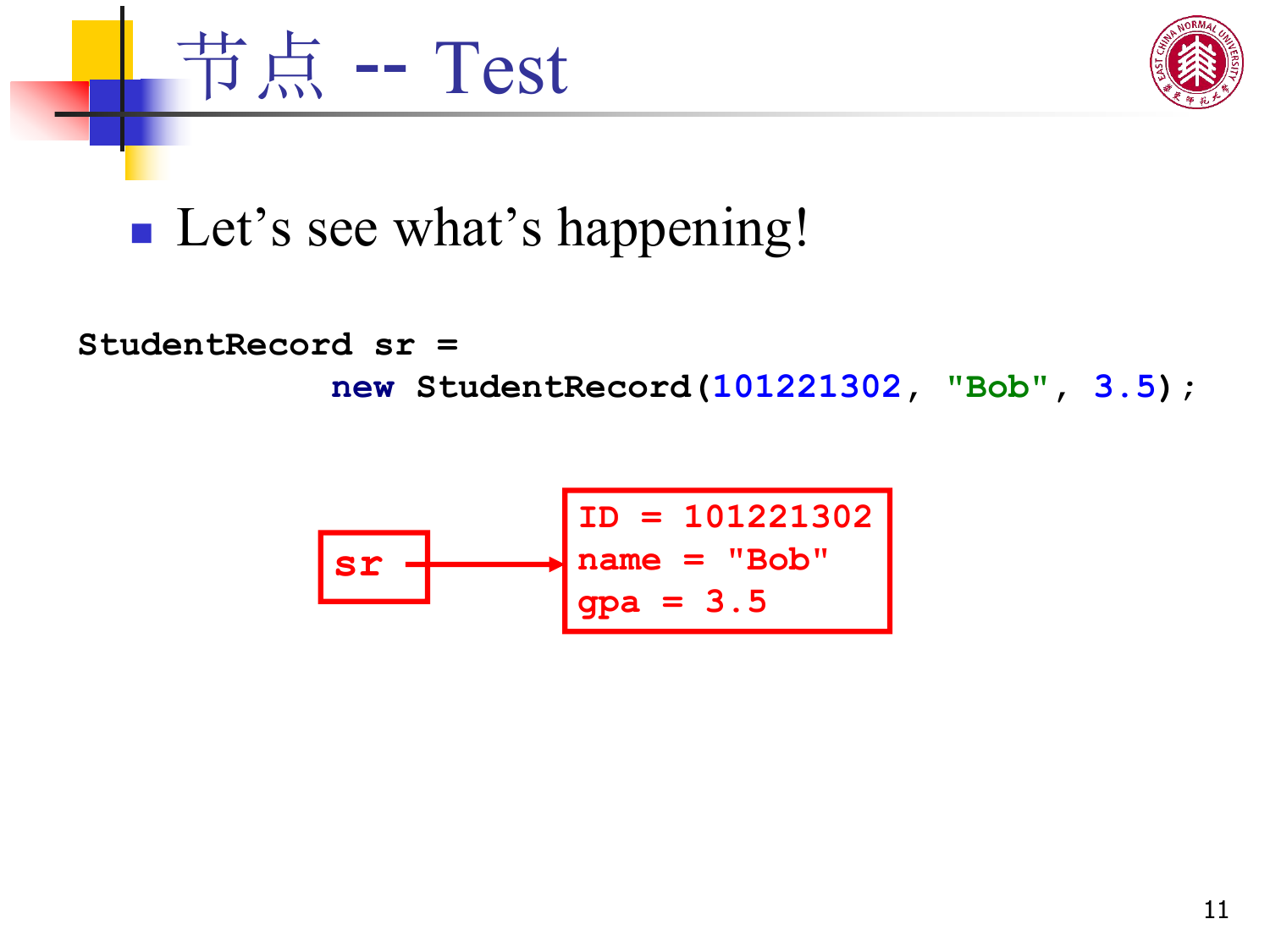

Node  $n1 = new Node(null)$ ;



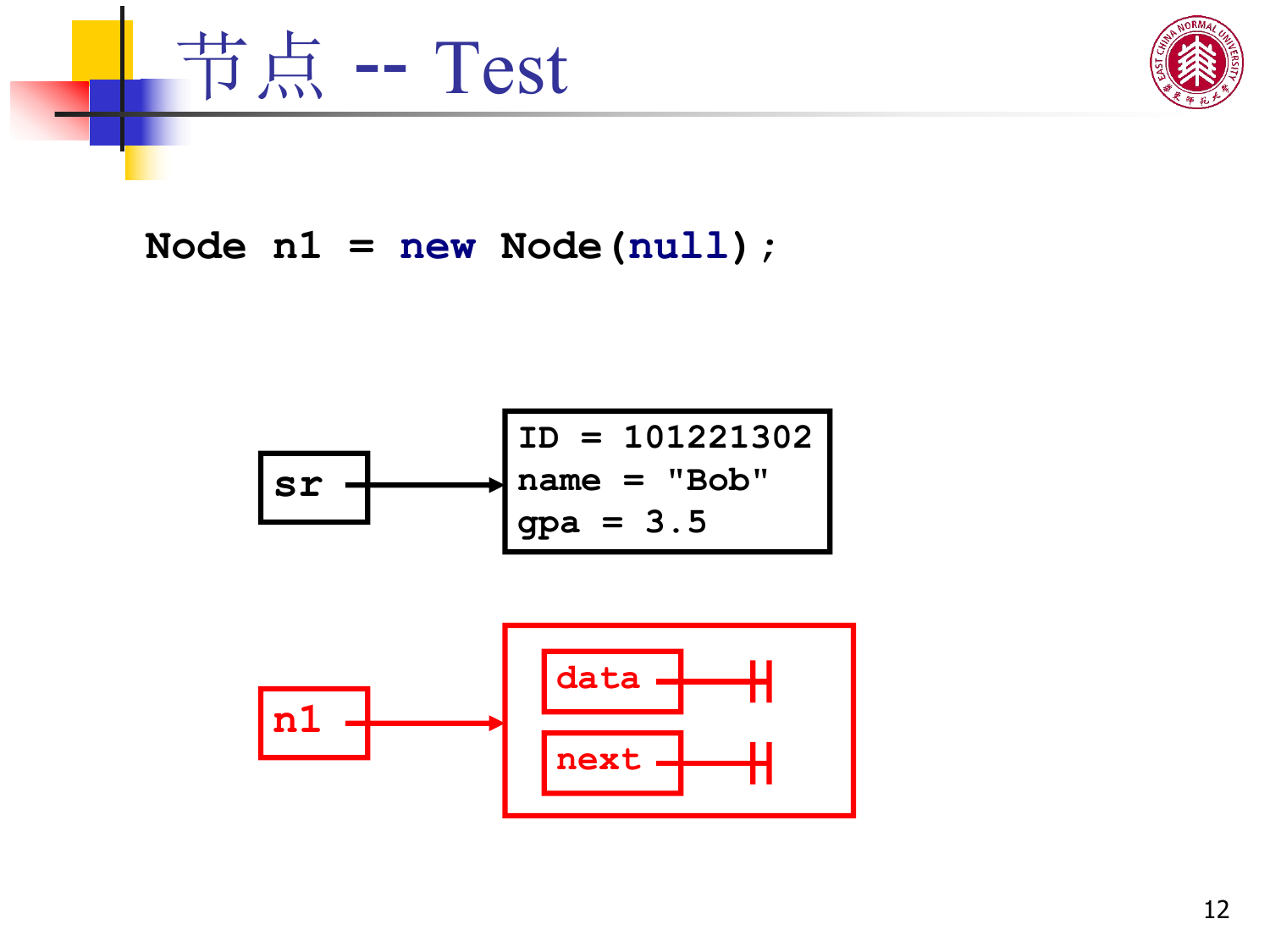



#### **n1.setData(sr);**

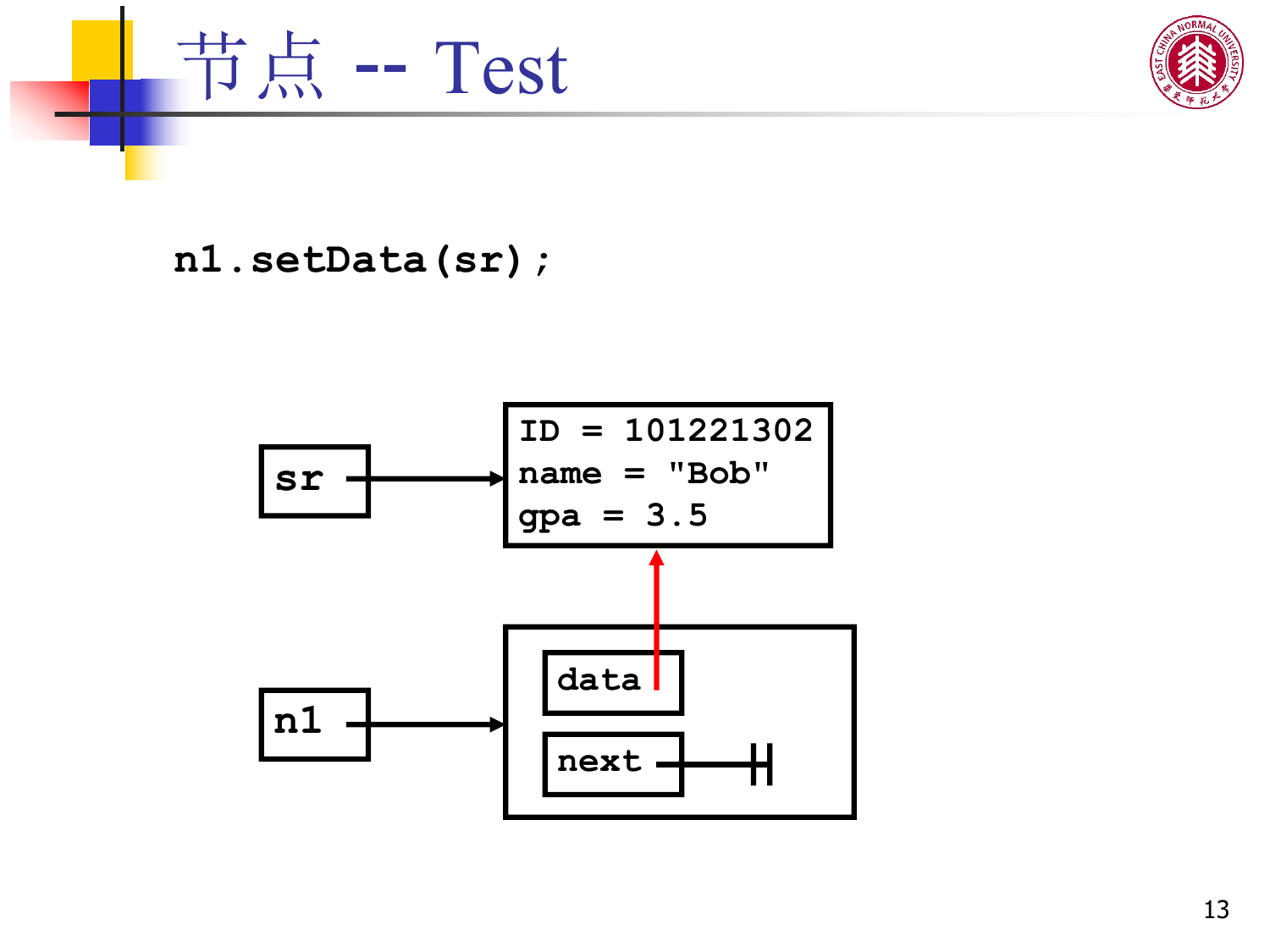

**sr = new StudentRecord(101221303, "Mary" , 3.7);**

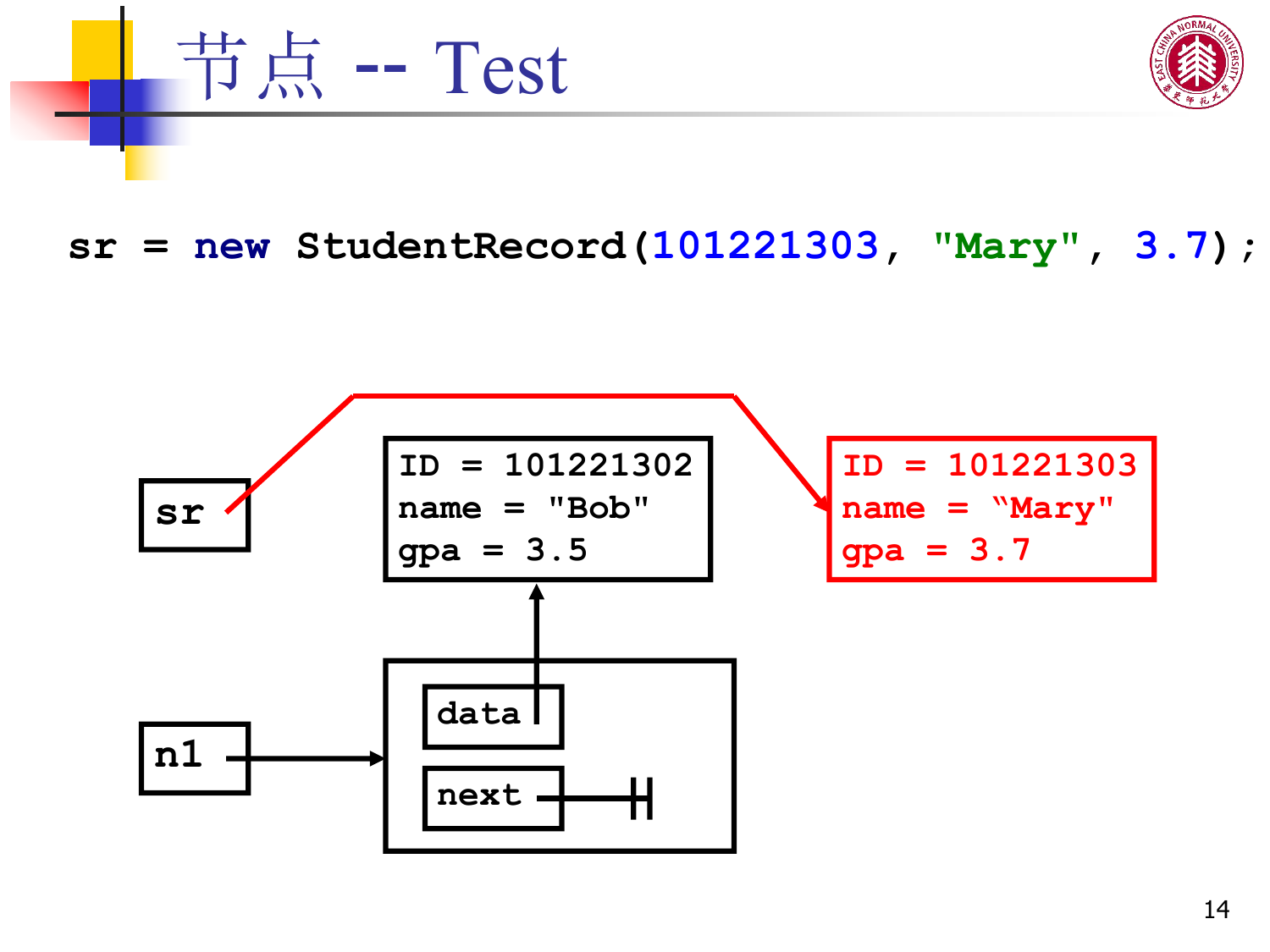



#### **Node n2 = new Node(sr);**

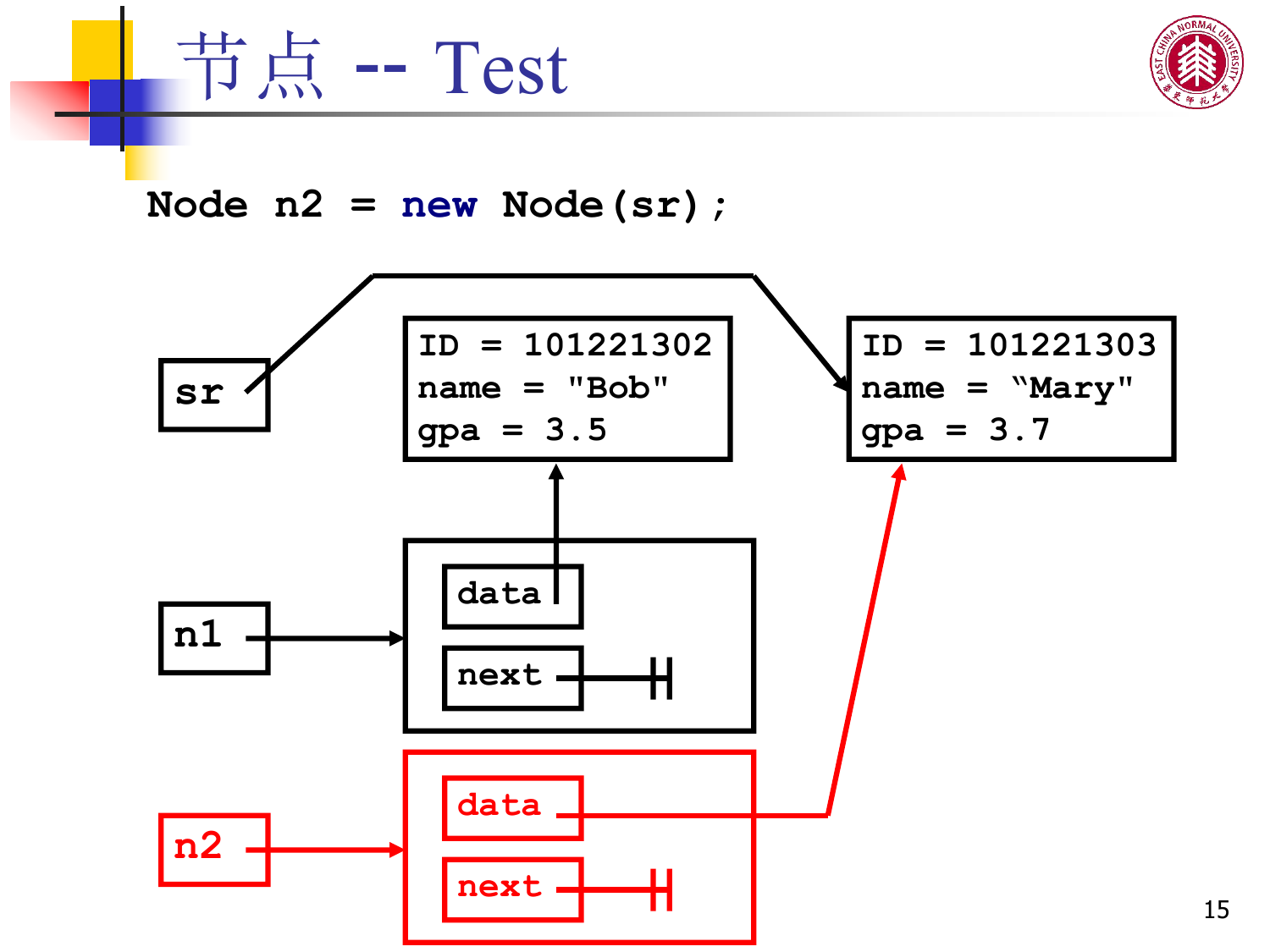



**n1.setNext(n2);**

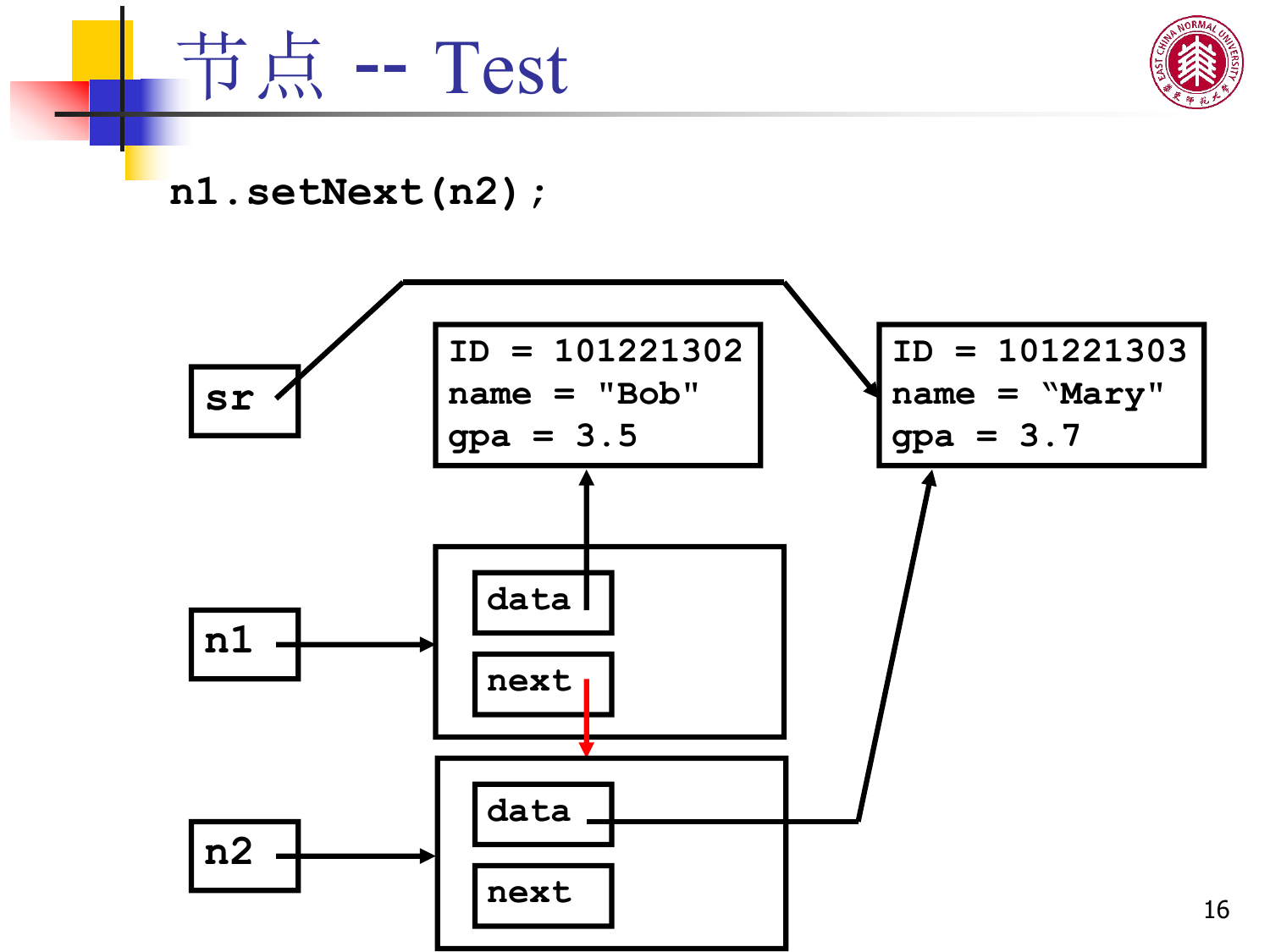



## 节点

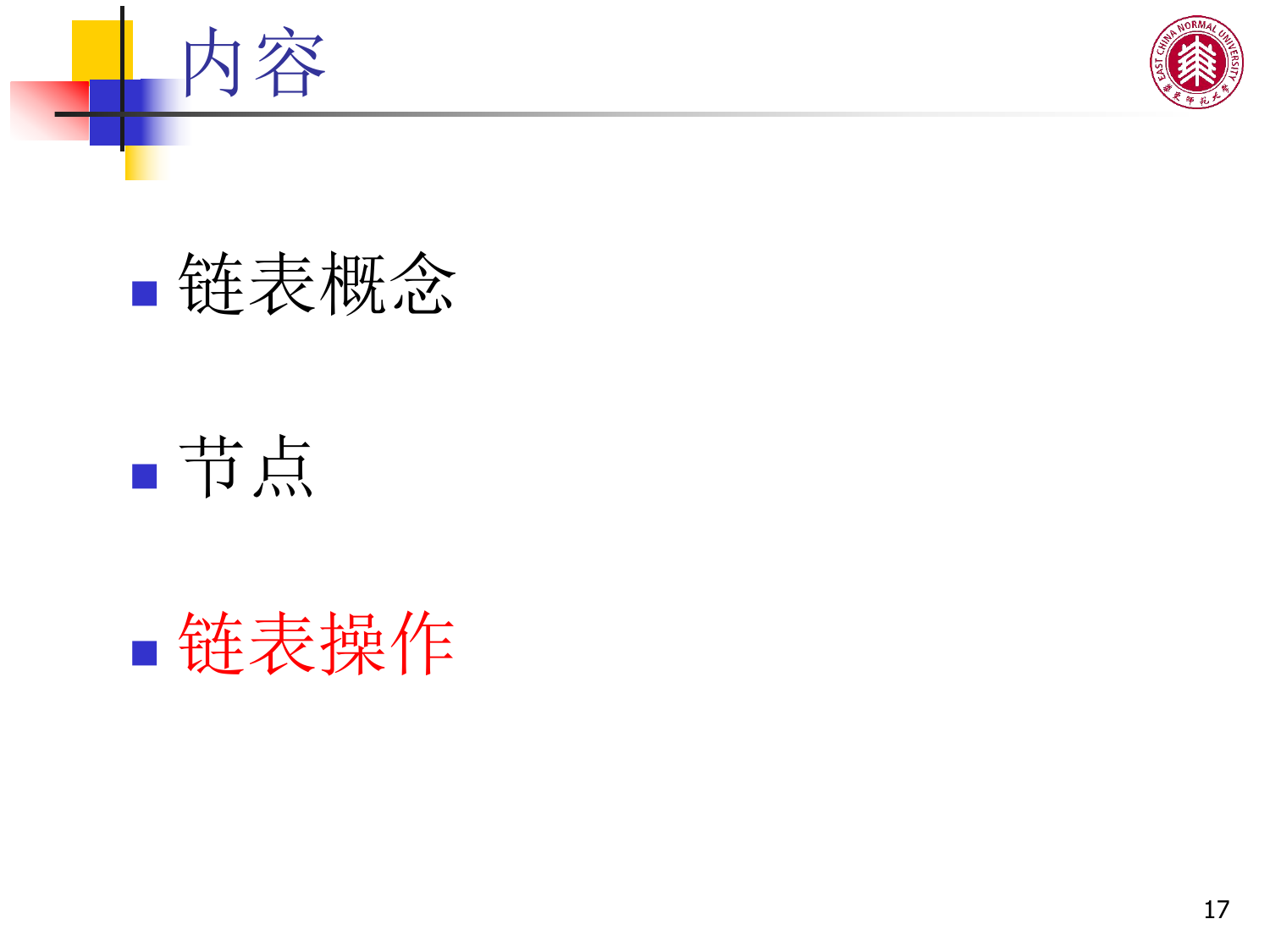



## 创建链表

}

```
public class LinkedList {
   private Node head;
   public LinkedList(){
      setHead(null);
   }
   private void setHead(Node head){
      this.head = head;
   }
   private Node getHead(){
      return head;
   }
```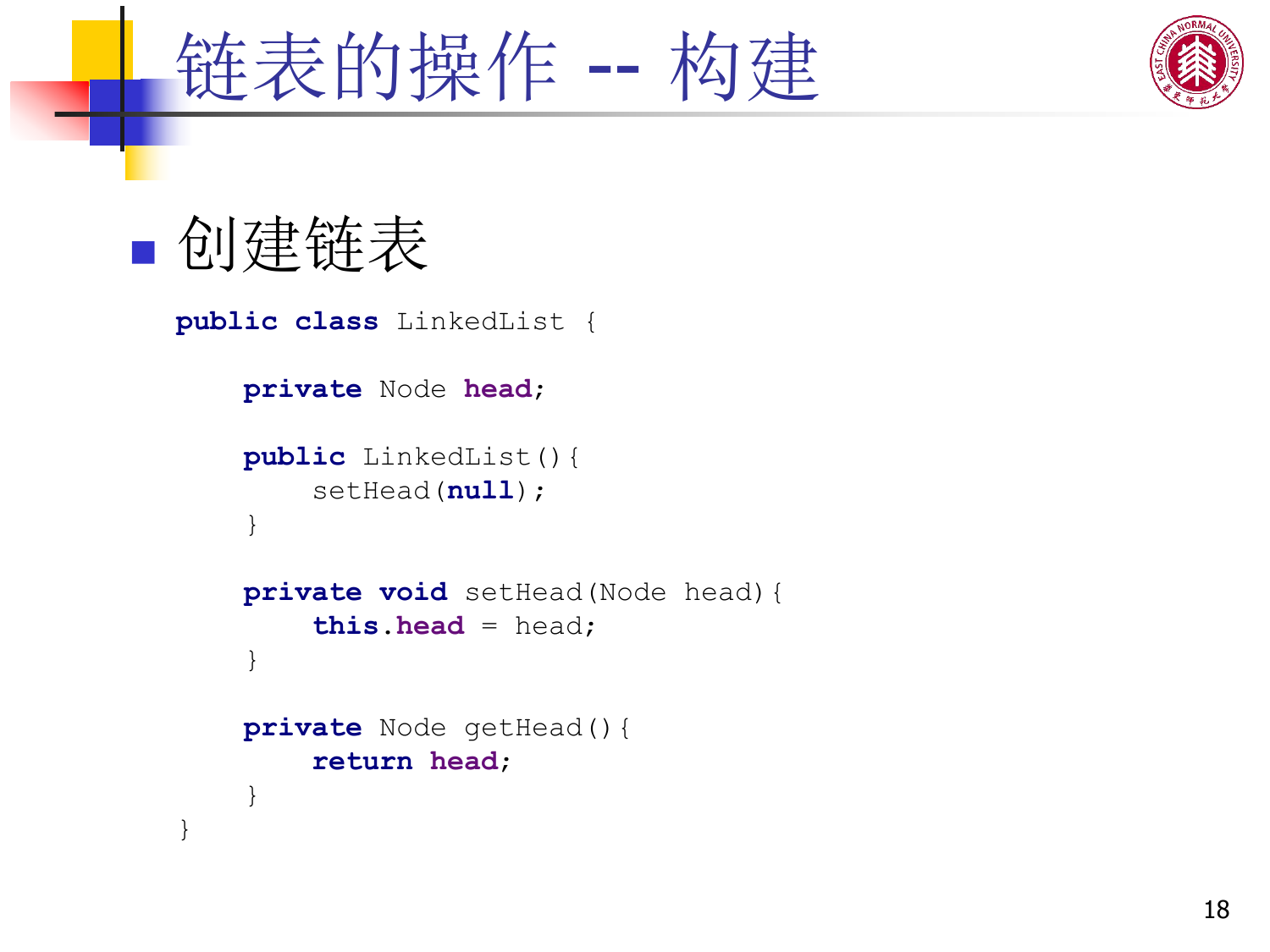



## 在首部插入节点

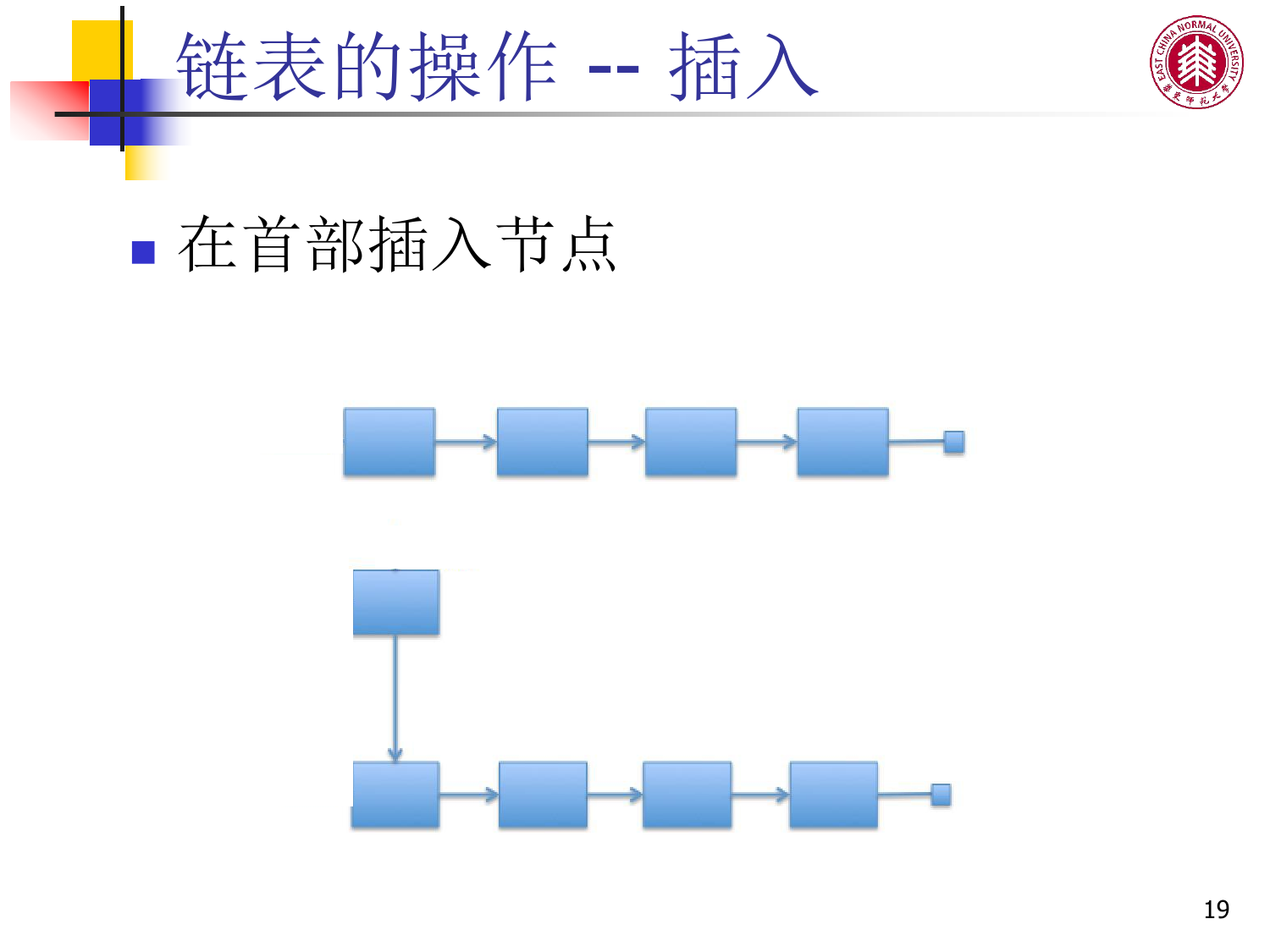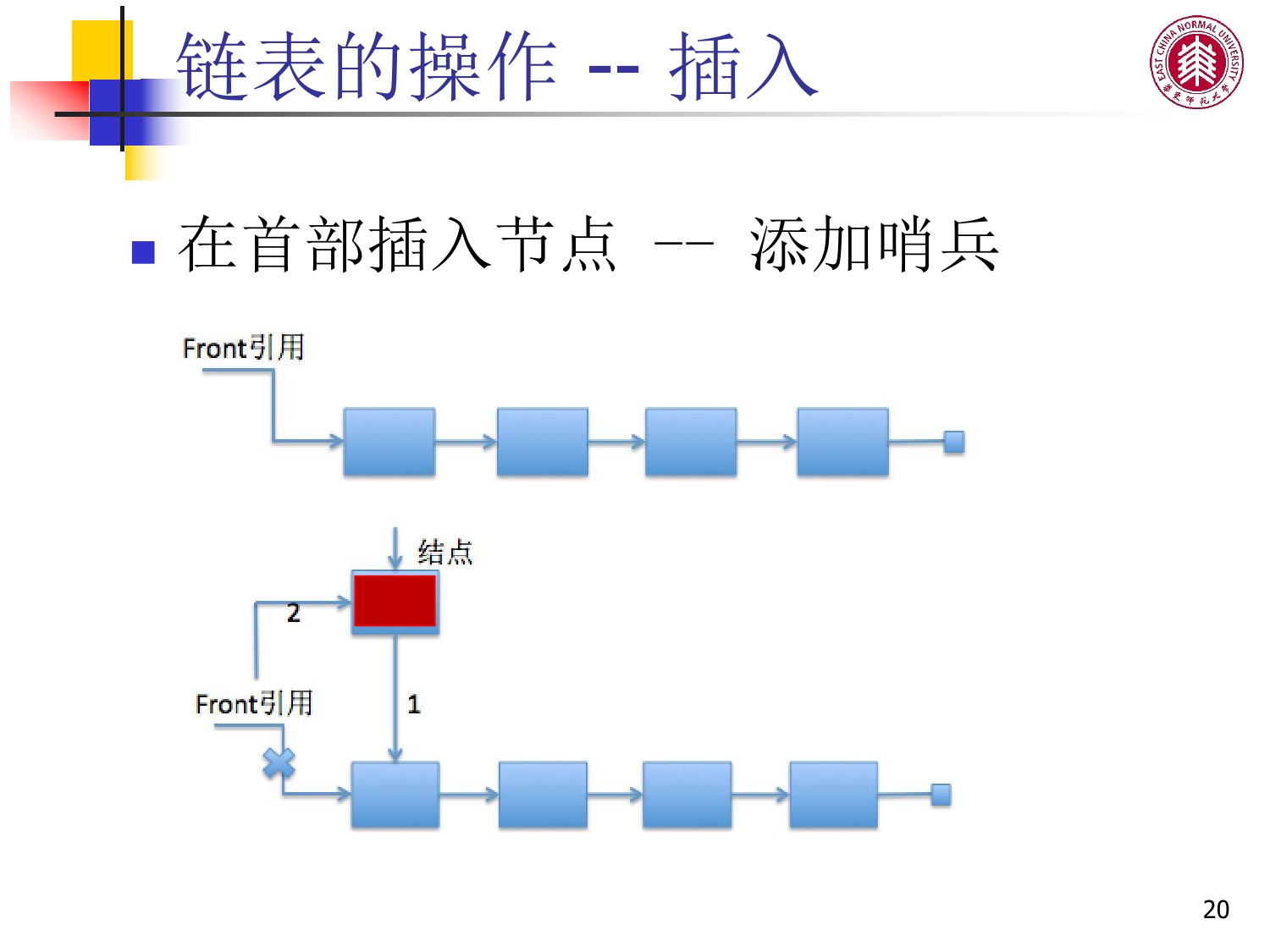



# 在其他部分插入节点



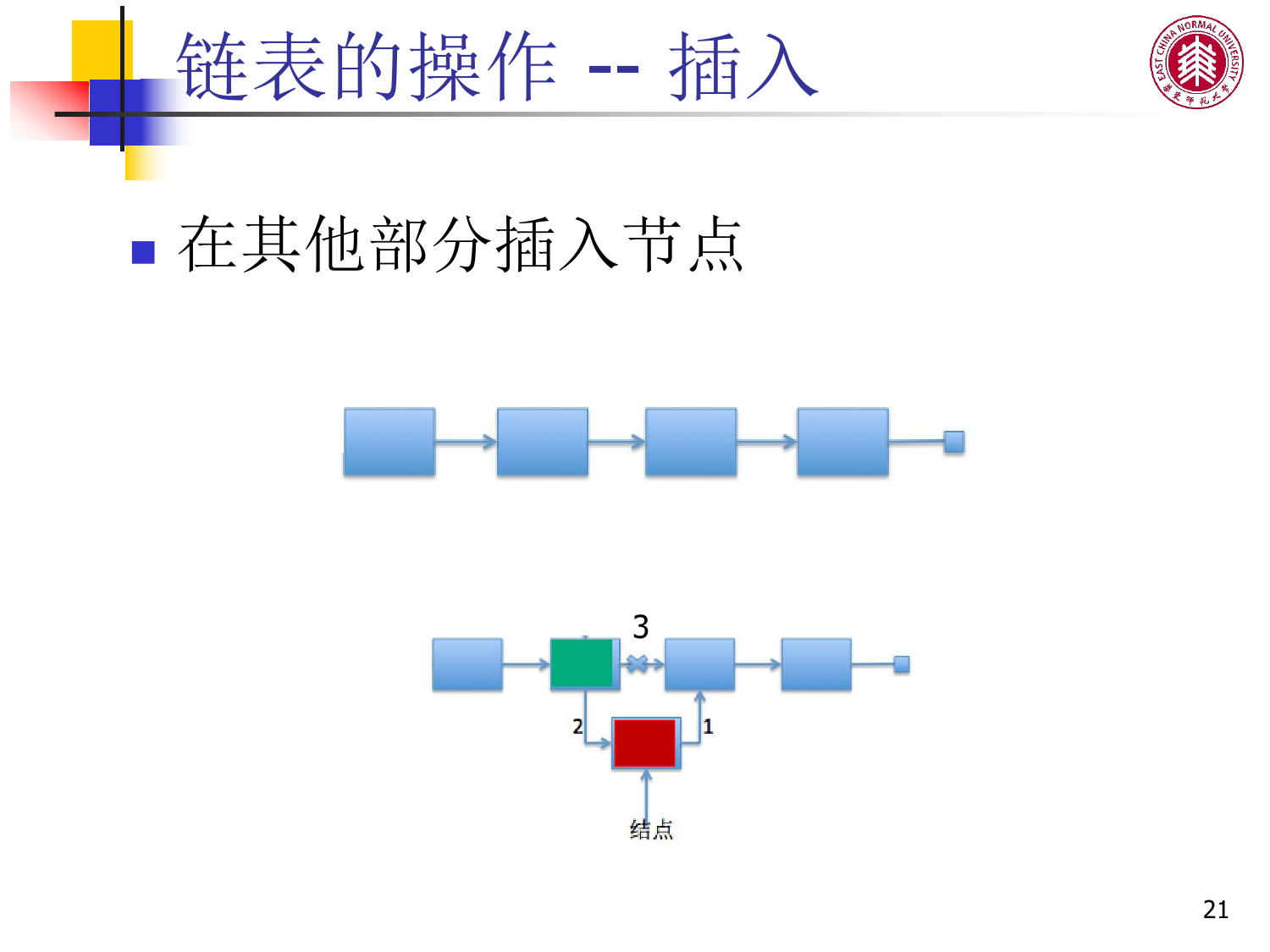





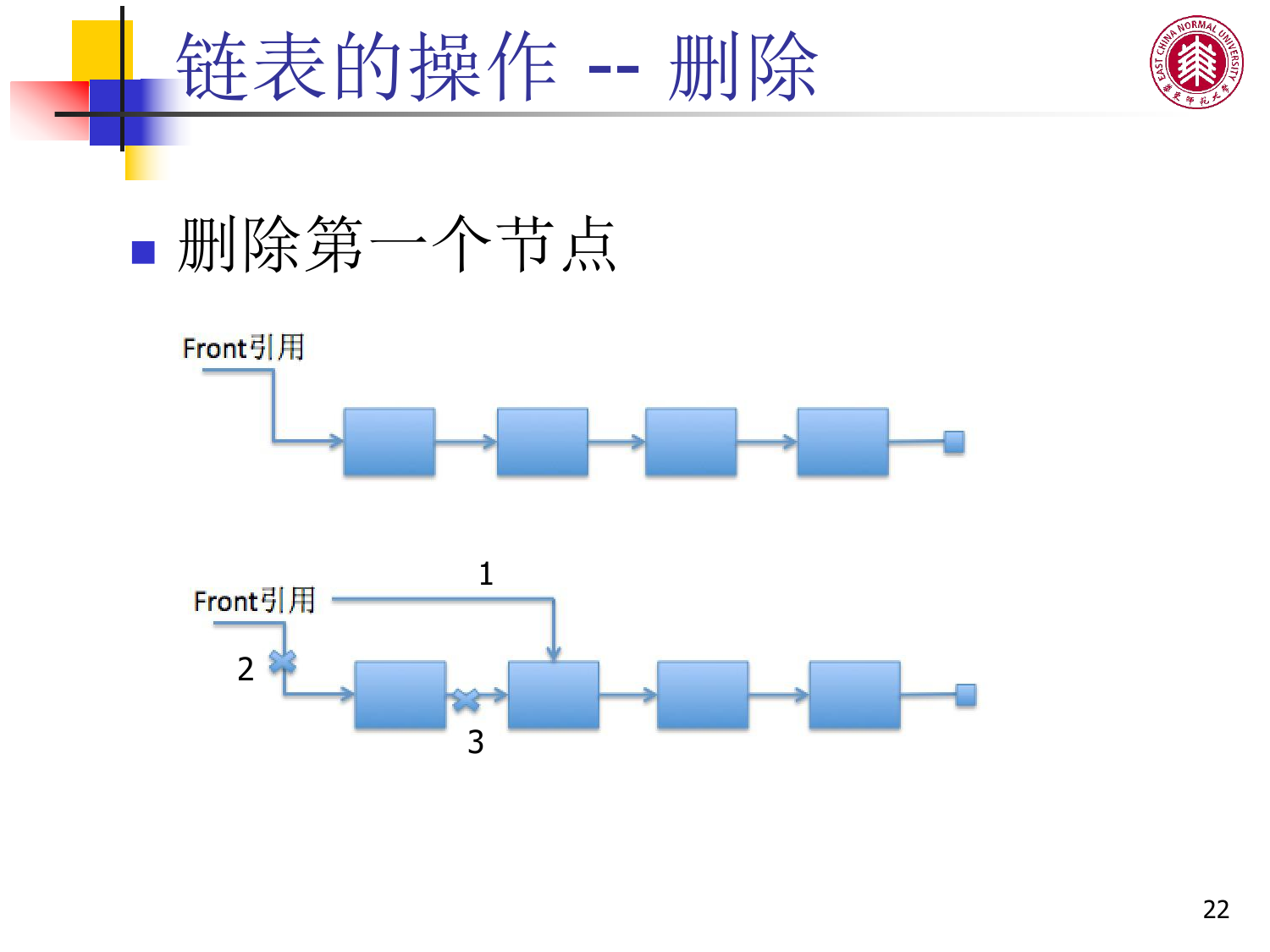



# 删除内部节点